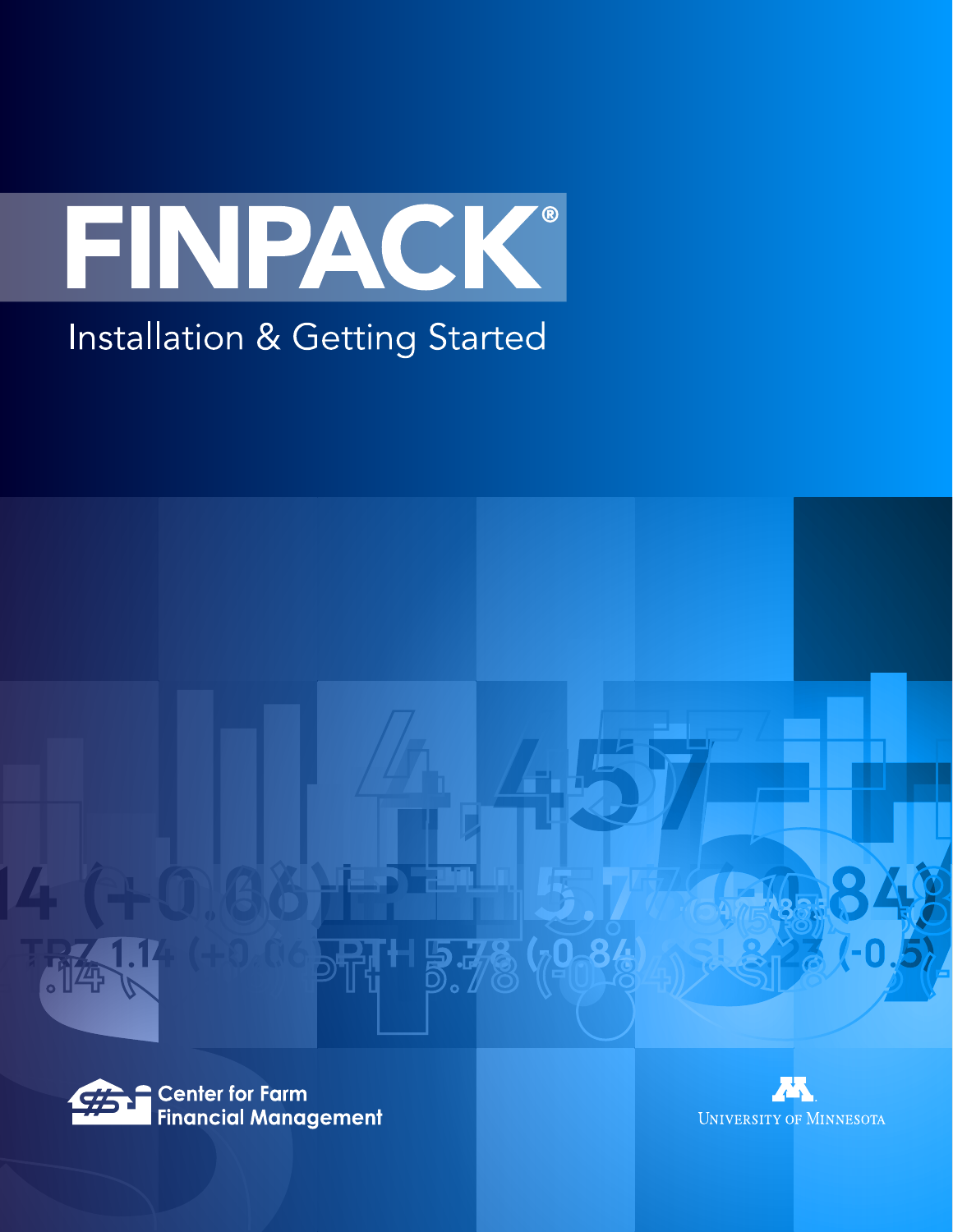The purpose of this guide is to help you through an installment process and to begin using FINPACK. **For additional assistance, click the** *Getting Started* **option from the FINPACK Help menu**, or call Technical Support at 800-234-1111.

### **Installation Options**

Following are the two options for installing FINPACK:

- **Install FINPACK on a desktop or laptop** This is the standard setup option for most installations.
- **Install FINPACK on a network file server**  This option is for network system administrators to set up FINPACK for a multi-user environment, such as banks or schools. Most Citrix installations use the desktop installation rather than this network file server installation.

### **Install FINPACK on a desktop or laptop**

As you follow the installation instructions, you will be asked to enter your name, business, and state or province. The name and business entered here will be displayed on printed output. The name is required. A business name is optional, but recommended if you are installing the Professional or Lender Version. You must select the state or province in which you will be using FINPACK.

Select the folder where FINPACK will be installed. The default folder is C:\Program Files\FINPACK. To install FINPACK into a different folder, click *Browse*. Refer to the display below.

| <b>FINPACK Installation</b>                                                  |          |                    |
|------------------------------------------------------------------------------|----------|--------------------|
| <b>Destination Location</b>                                                  |          | 68                 |
| Setup will install FINPACK in the following folder,                          |          |                    |
| To install into a different folder, click Browse, and select another folder. |          |                    |
| You can choose not to install FINPACK by clicking Cancel to exit Setup.      |          |                    |
| <b>Destination Folder</b>                                                    |          |                    |
| C:\Program Files\FINPACK                                                     |          | Browse             |
|                                                                              | $<$ Back | <br>Cancel<br>Next |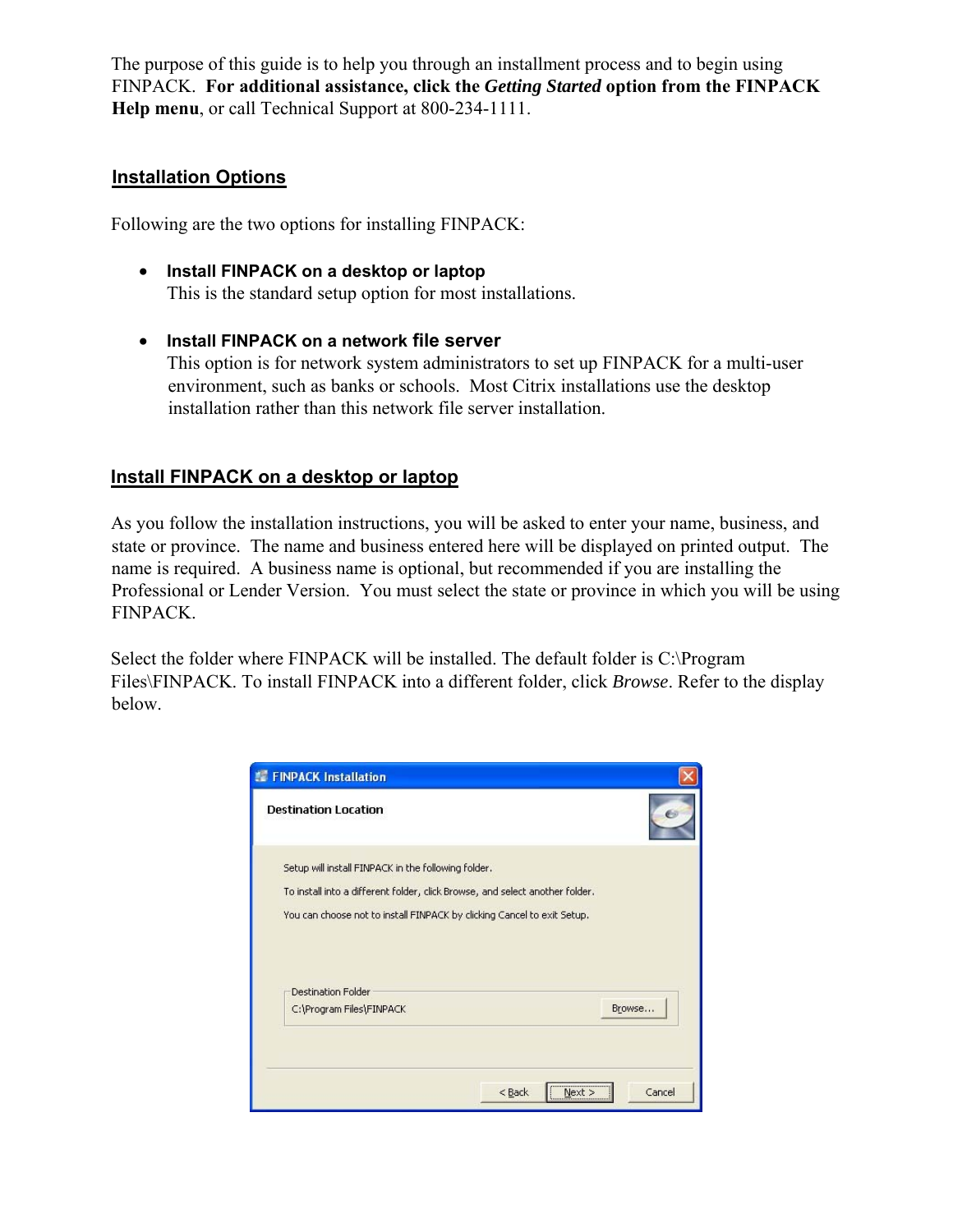#### **Install FINPACK on a network file server**

The network install requires that you have supervisor or administrative rights on your network. The installation is a two-step process.

### **Step 1 - Install FINPACK on the server**

This setup will ask for your state or province. The selection of state or province controls the setup of crops, income and expenses. Finally, the setup will ask you for the location on your network where FINPACK will be installed. The default folder is FINPACK. Click **Browse** to choose the appropriate network drive. At this time, you may change the folder name if you wish. *The users will need read/write/create/modify permissions to the network directory in which FINPACK is installed.*

### **Step 2 - Setup FINPACK on the workstations connected to the server**

From each workstation, run the NetSetup.exe in the FINPACK directory on the network. This installs a FINPACK shortcut on the workstation desktop and also installs the FINPACK help files. The FINPACK program files will remain on the network file server.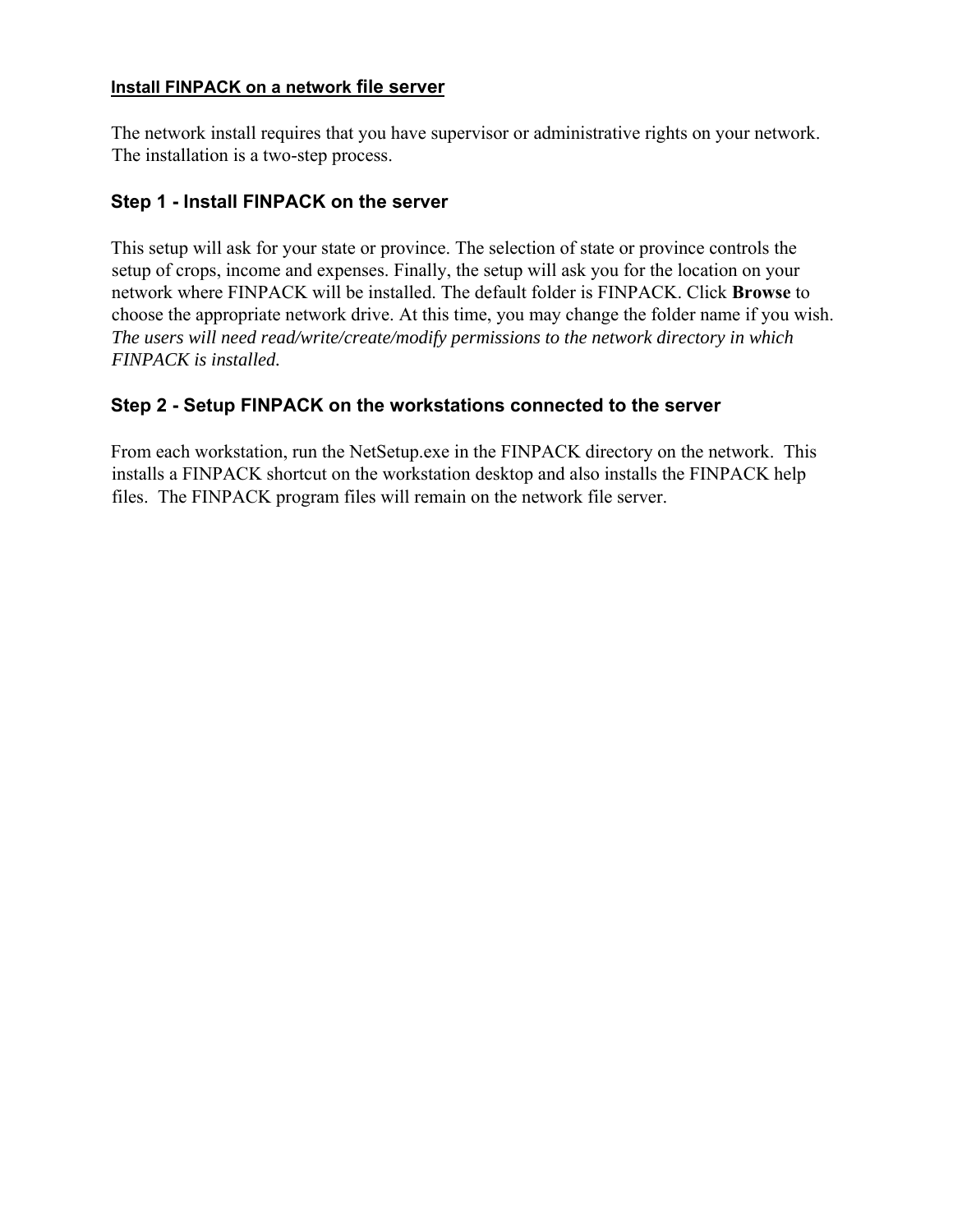# **Registering FINPACK**

Upon completion of the installation, you will need to register FINPACK within a 14-day period. This can be done over the internet (recommended), via an email request or by phone.

Until you have registered FINPACK, you will be reminded each time you start the program until the end of the registration grace period of 14 days. If you do not register within this time frame, data file access with be limited to "read-only" mode.

**Note:** If you have multiple licenses of FINPACK, you will need to consider how the registration you are attempting will use those licenses. If you choose to register via the internet, which is recommended, your license holdings will be displayed and you will be prompted to indicate if the current registration is using all or less than all of the available licenses. The ability to choose how you will use your license count is designed to provide flexibility as you configure the use of FINPACK within your operation, business or institution.

If you choose to register over the internet, you will be connected to a secure server to transfer your serial number and a unique machine key to CFFM. A release code is passed back to your computer, automatically registering FINPACK. This process normally takes just a few seconds to complete.

To register FINPACK via email click the email button. Your serial number and machine key will be inserted automatically. Next, click the button to copy the information to a clipboard. Finally, paste the information into a new email composition and send it to finpack $@$ umn.edu. A support representative will respond with the release code.

If you opt to register over the telephone, call the toll-free number provided. A support representative will ask for your serial number and machine key, then provide you with the release code. Simply enter the release code in the designated box and the registration process is complete.

| <b>FINPACK Registration</b>                                                                     |  |
|-------------------------------------------------------------------------------------------------|--|
|                                                                                                 |  |
| By internet<br>By phone   By e-mail                                                             |  |
| Registering over an internet connection is fast, secure, and available 24 hours a day.          |  |
| No personal FINPACK information is sent during the registration process.                        |  |
| Once you are connected to the internet, click the link below to begin the registration process. |  |
| If you are not able to register over the internet, please register by phone or by e-mail.       |  |
|                                                                                                 |  |
|                                                                                                 |  |
| Click here to register over the internet.                                                       |  |
|                                                                                                 |  |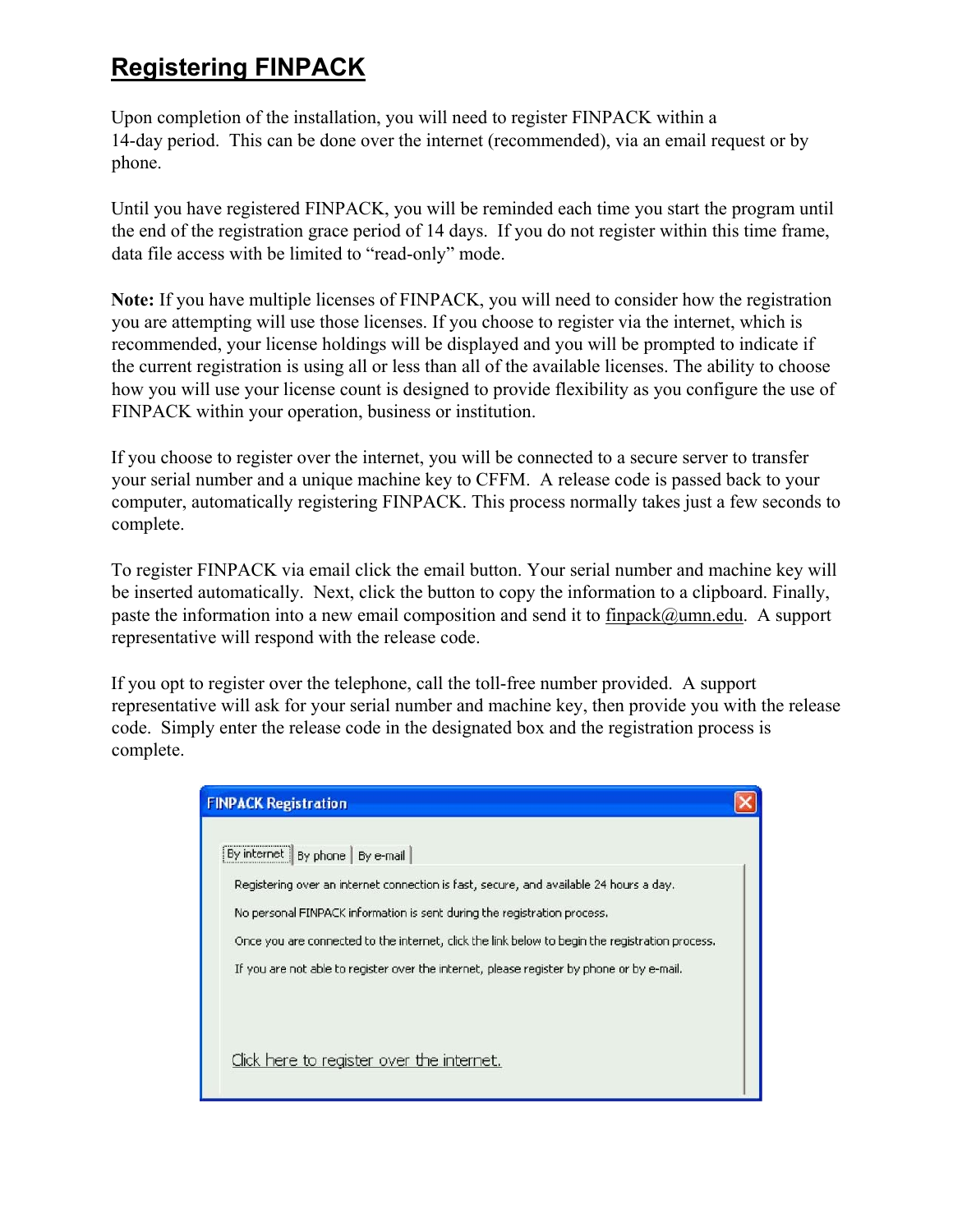## **Getting Started**

To start FINPACK, click the icon on your Windows desktop. If you did not choose to place the icon on the desktop, click *Start*, go to Programs, and then select FINPACK from the menu (Windows 7). If your computer has Windows 8/10, click the Windows icon (lower left corner), then select FINPACK from the menu.

## **Open or Create File**

When you first open FINPACK, a box is displayed in the middle of the screen (see figure below) that allows you to quickly open a recent FINPACK data file, create a new file, or restore a backup.

| <b>FINPACK'</b>          |  |
|--------------------------|--|
| $\hat{ }$ Open a File    |  |
| Coasting Farms.FPD       |  |
| Pudgy's Bakery.FPD       |  |
| John Q Farmer.FPD        |  |
| JR Sample Auto Parts.FPD |  |
| SampleFile.FPD           |  |
| More                     |  |
| New / Restore            |  |
| Create a new file        |  |
| Restore a backup file    |  |
|                          |  |

Recently-opened files are listed first and can be re-opened by clicking them. To open another file, click  $\mathbb{R}^{\text{More...}}$  . To create a new file, click  $\mathbb{R}^{\text{Create a new file...}}$ .

For other file options, click *File* from the FINPACK menu.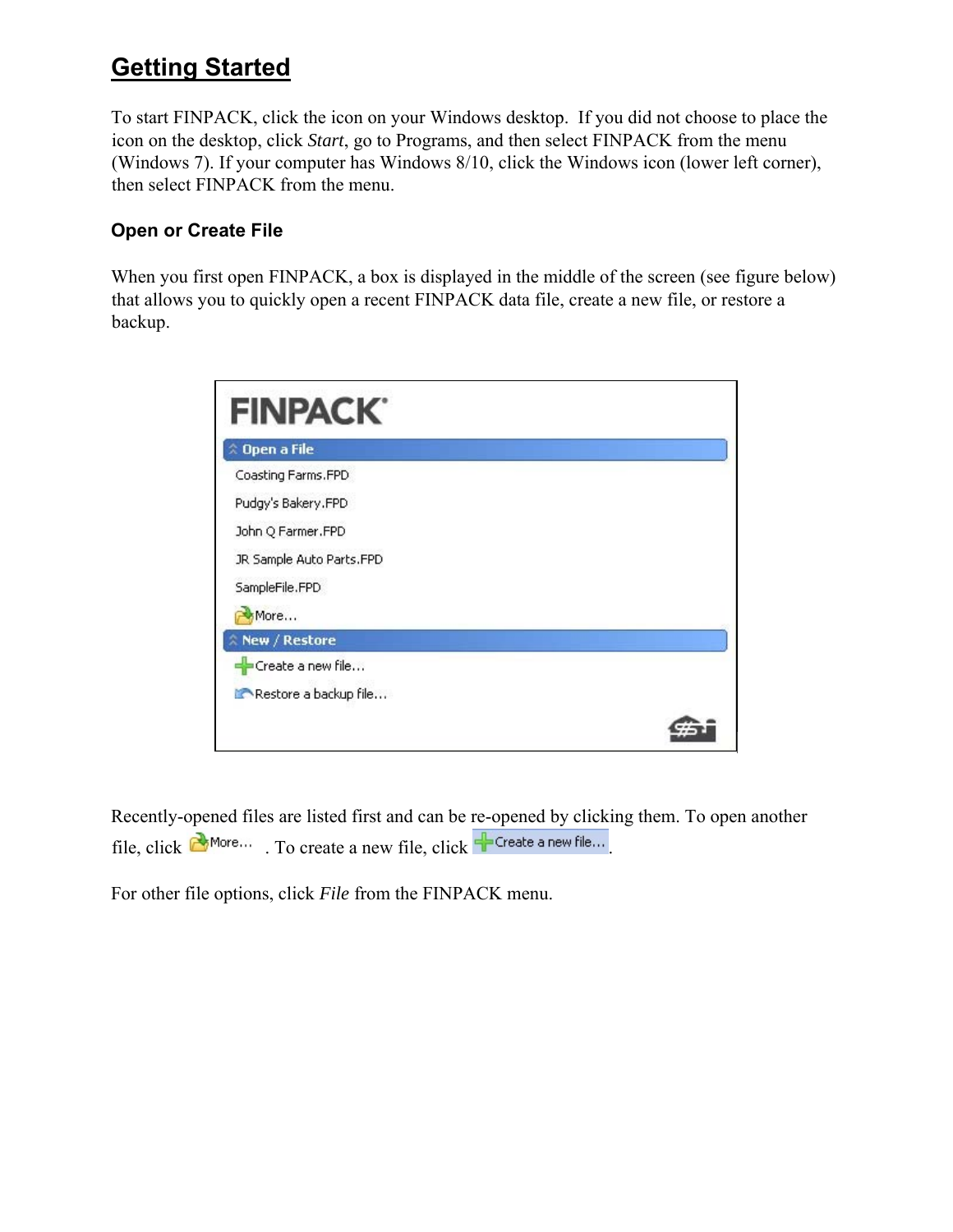### **FINPACK Components**

The FINPACK file navigator dialog is shown below for an agriculture file. FINPACK components are on the left, and contents of the selected component are displayed on the right.

| <b>A</b> Producer Information<br><b>Producer Information</b><br><b>Data Sources</b><br><b>OD</b> Detailed Balance Sheets<br>I. M. Coasting<br>Coasting Farms<br>Summary Balance Sheets<br>12345 Main Hwy<br>Tax Forms / Income Statement<br>Zumchester, MN 55123<br><b>Balance Sheet Trend Reports</b><br>Phone: 507-555-7654<br><b>Balance Sheet Trend Graphs</b><br>Cell Phone: 507-555-4321<br><b>&gt;&gt; Financial Analysis</b><br>Customer ID: 123456<br>$x$ Projections<br>12 Annual Cash Flow Plan<br>Crop & Livestock Budgets<br>Monthly Cash Flow Plan (FINFLO)<br>Long Range Planning (FINLRB) | <sup>o</sup> Open<br>Delete<br>New |  |
|-----------------------------------------------------------------------------------------------------------------------------------------------------------------------------------------------------------------------------------------------------------------------------------------------------------------------------------------------------------------------------------------------------------------------------------------------------------------------------------------------------------------------------------------------------------------------------------------------------------|------------------------------------|--|
|                                                                                                                                                                                                                                                                                                                                                                                                                                                                                                                                                                                                           |                                    |  |
|                                                                                                                                                                                                                                                                                                                                                                                                                                                                                                                                                                                                           |                                    |  |
|                                                                                                                                                                                                                                                                                                                                                                                                                                                                                                                                                                                                           |                                    |  |
|                                                                                                                                                                                                                                                                                                                                                                                                                                                                                                                                                                                                           |                                    |  |
|                                                                                                                                                                                                                                                                                                                                                                                                                                                                                                                                                                                                           |                                    |  |
|                                                                                                                                                                                                                                                                                                                                                                                                                                                                                                                                                                                                           |                                    |  |
|                                                                                                                                                                                                                                                                                                                                                                                                                                                                                                                                                                                                           |                                    |  |
|                                                                                                                                                                                                                                                                                                                                                                                                                                                                                                                                                                                                           |                                    |  |
|                                                                                                                                                                                                                                                                                                                                                                                                                                                                                                                                                                                                           |                                    |  |
|                                                                                                                                                                                                                                                                                                                                                                                                                                                                                                                                                                                                           |                                    |  |
|                                                                                                                                                                                                                                                                                                                                                                                                                                                                                                                                                                                                           |                                    |  |
|                                                                                                                                                                                                                                                                                                                                                                                                                                                                                                                                                                                                           |                                    |  |
|                                                                                                                                                                                                                                                                                                                                                                                                                                                                                                                                                                                                           |                                    |  |
| <b>&gt;&gt; Credit Analysis</b><br>Click here to edit the producer information.                                                                                                                                                                                                                                                                                                                                                                                                                                                                                                                           |                                    |  |
| <b>&gt;&gt; FSA Forms</b>                                                                                                                                                                                                                                                                                                                                                                                                                                                                                                                                                                                 |                                    |  |
| >> Accounting Interface                                                                                                                                                                                                                                                                                                                                                                                                                                                                                                                                                                                   |                                    |  |
|                                                                                                                                                                                                                                                                                                                                                                                                                                                                                                                                                                                                           |                                    |  |

The list of components is grouped by category (Data Sources, Financial Analysis, Projections, etc). Click the category header to open or close that particular category.

When a FINPACK component is selected, existing data for that component will be displayed in the contents area. You can either click *New* or highlight an existing balance sheet, plan, or analysis and click *Open* from the file navigator box tool-bar.

You can also use the right mouse button to perform many of your tasks. For example, if you right-click on a specific balance sheet, you will have a number of options including *Open*, *New* (to create a blank balance sheet or copy the selected balance sheet), or *Delete* (to remove the selected balance sheet). The right click button can also be used to rename a plan or analysis.

### **Input/Output Guides**

Each FINPACK component has Input and Output Guides displayed on the left side of the screen that list the available sections. Clicking an item on the Guides will move you immediately to that section. These Guides can be turned on and off by selecting View from the menu-bar.

To move a single screen, press the *Previous* or *Next* button at the bottom of the screen.